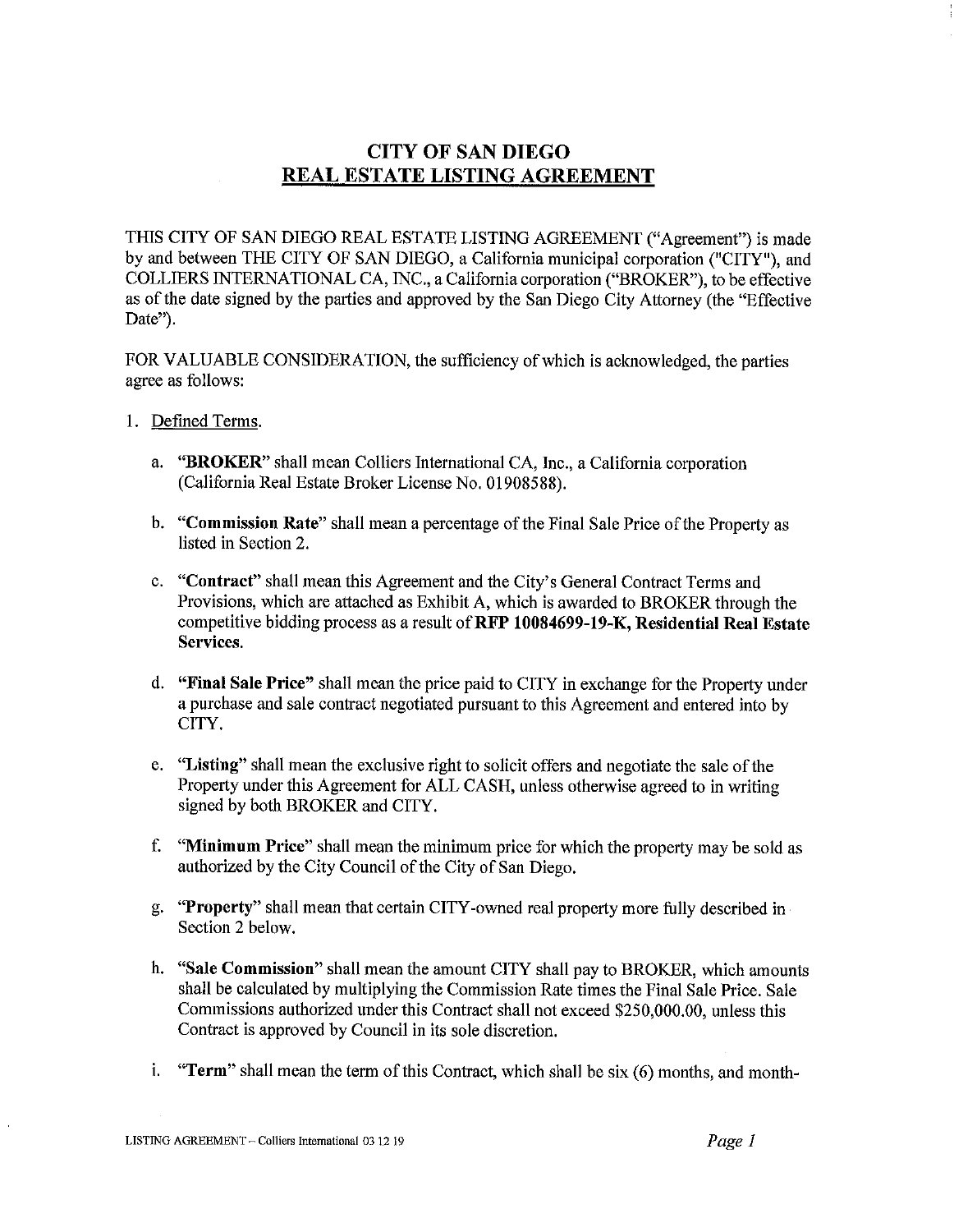to-month thereafter not to exceed five (5) years, commencing on the Effective Date.

## 2. Property.

| <b>LOCATION</b><br>de as Ste                    | <b>APN</b><br><b>NUMBER</b> | <b>COMMENTS</b>                                                                                                                        | <b>Commission Rate</b>                  |
|-------------------------------------------------|-----------------------------|----------------------------------------------------------------------------------------------------------------------------------------|-----------------------------------------|
| San Onofre Terrace & Santa Isabel Drive         | 552-112-11                  |                                                                                                                                        | Four and a half<br>Percent<br>(4.5%)    |
| Velma Terrace & Trinidad Way<br>Parcel A        | 548-450-01                  |                                                                                                                                        | Four and a half<br>Percent<br>(4.5%)    |
| Velma Terrace & Trinidad Way<br>Parcel B        | 548-450-02                  |                                                                                                                                        | Four and a half<br>Percent<br>(4.5%)    |
| Velma Terrace & Trinidad Way<br>Parcel C        | 548-450-03                  |                                                                                                                                        | Four and a half<br>Percent<br>$(4.5\%)$ |
| San Bernardo Terrace & Trinidad Way<br>Parcel A | 548-450-14                  | Only the front 50 feet is buildable.<br>Rest of parcel must be reserved for<br>a flowage easement.                                     | Four and a half<br>Percent<br>(4.5%)    |
| San Bernardo Terrace & Trinidad Way<br>Parcel B | 548-450-20                  | Northern border of parcel and 15<br>feet southward from the<br>northernmost western corner must<br>be reserved for a flowage easement. | Four and a half<br>Percent<br>(4.5%)    |
| San Bernardo Terrace & Trinidad Way<br>Parcel C | 548-450-21                  |                                                                                                                                        | Four and a half<br>Percent<br>(4.5%)    |
| La Paz Drive & San Bernardo Terrace<br>Parcel A | 548-462-09                  |                                                                                                                                        | Four and a half<br>Percent<br>(4.5%)    |
| La Paz Drive & San Bernardo Terrace<br>Parcel B | 548-462-10                  |                                                                                                                                        | Four and a half<br>Percent<br>(4.5%)    |
| Olvera Avenue & Santa Isabel Drive<br>Parcel A  | 548-462-18                  |                                                                                                                                        | Four and a half<br>Percent<br>$(4.5\%)$ |
| Olvera Avenue & Santa Isabel Drive<br>Parcel B  | 548-462-19                  |                                                                                                                                        | Four and a half<br>Percent<br>(4.5%)    |
| Olvera Avenue & Santa Isabel Drive<br>Parcel C  | 548-462-20                  |                                                                                                                                        | Four and a half<br>Percent<br>(4.5%)    |
| Santa Isabel Drive & Encina Drive               | 552-113-11                  |                                                                                                                                        | Four and a half<br>Percent<br>(4.5%)    |
| Republic Street & Weaver Street                 | 543-072-19                  |                                                                                                                                        | Four and a half<br>Percent<br>(4.5%)    |
| Former Eider Street Standpipe                   | 544-073-32                  |                                                                                                                                        | Four and a half<br>Percent<br>(4.5%)    |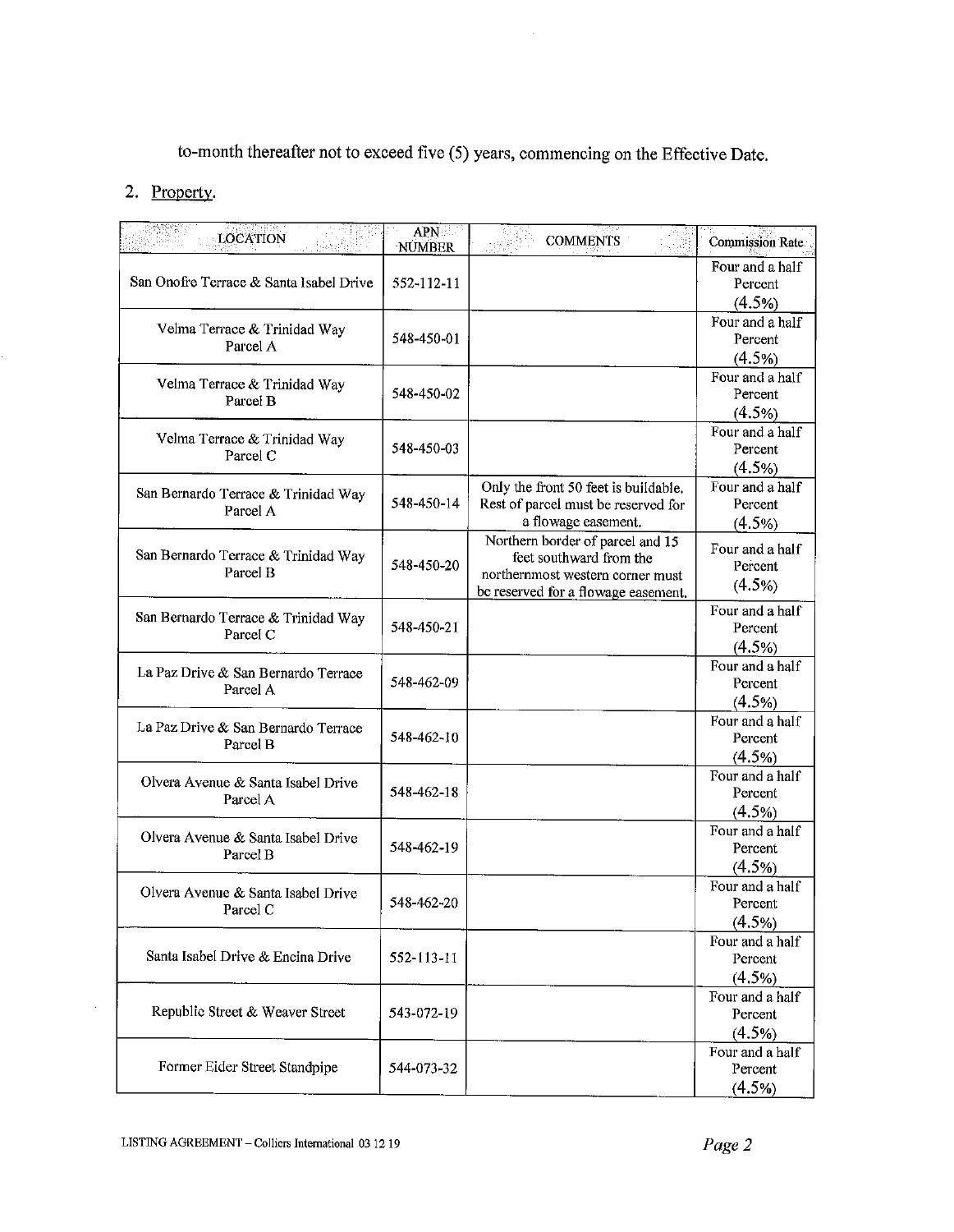| <b>LOCATION</b>                                                                  | <b>APN</b><br><b>NUMBER</b> | <b>COMMENTS</b> | <b>Commission Rate</b>                  |
|----------------------------------------------------------------------------------|-----------------------------|-----------------|-----------------------------------------|
| Broadway & Wunderlin Avenue                                                      | 544-191-06                  |                 | Four and a half<br>Percent<br>(4.5%)    |
| Wunderlin Avenue & Brooklyn Avenue                                               | 544-192-09                  |                 | Four and a half<br>Percent<br>(4.5%)    |
| Woodman Street & Madrone Avenue                                                  | 549-186-08                  |                 | Four and a half<br>Percent<br>(4.5%)    |
| Logan Avenue & Coban Street                                                      | 552-190-19                  |                 | Four and a half<br>Percent<br>$(4.5\%)$ |
| 2nd Street & Mariposa Street                                                     | 669-010-32                  |                 | Four and a half<br>Percent<br>(4.5%)    |
| Saranac Street Lot between 72 <sup>nd</sup> & 73 <sup>rd</sup><br><b>Streets</b> | 469-080-24                  |                 | Four and a half<br>Percent<br>(4.5%)    |
| Langley Street                                                                   | 535-532-15<br>535-532-16    |                 | Four and a half<br>Percent<br>(4.5%)    |
| K Street & 33rd Street                                                           | 545-333-15                  |                 | Four and a half<br>Percent<br>(4.5%)    |
| Foothill Road & Smythe Avenue                                                    | 638-041-15                  |                 | Four and a half<br>Percent<br>(4.5%)    |
| Whittier Street & Nimitz Blvd                                                    | 449-270-35                  |                 | Four and a half<br>Percent<br>(4.5%)    |
| Catalina Blyd & Nimitz Blyd                                                      | 449-270-36                  |                 | Four and a half<br>Percent<br>(4.5%)    |
| SE Catalina Blvd & Nimitz Blvd                                                   | 449-270-37                  |                 | Four and a half<br>Percent<br>(4.5%)    |
| Boundary Street & Redwood Street                                                 | 453-801-03                  |                 | Four and a half<br>Percent<br>(4.5%)    |
| 29th Avenue & C Street                                                           | 539-531-26                  |                 | Four and a half<br>Percent<br>(4.5%)    |

- 3. Listing. CITY grants the Listing to BROKER and BROKER accepts the Listing under the terms and conditions of the Contract.
- 4. Sales to Public Agencies. Notwithstanding any provision of this Contract to the contrary, no Sale Commission shall be paid for a sale or any other transfer of the Property to a public agency, unless such a sale or transfer is made as a stepped transaction to accommodate an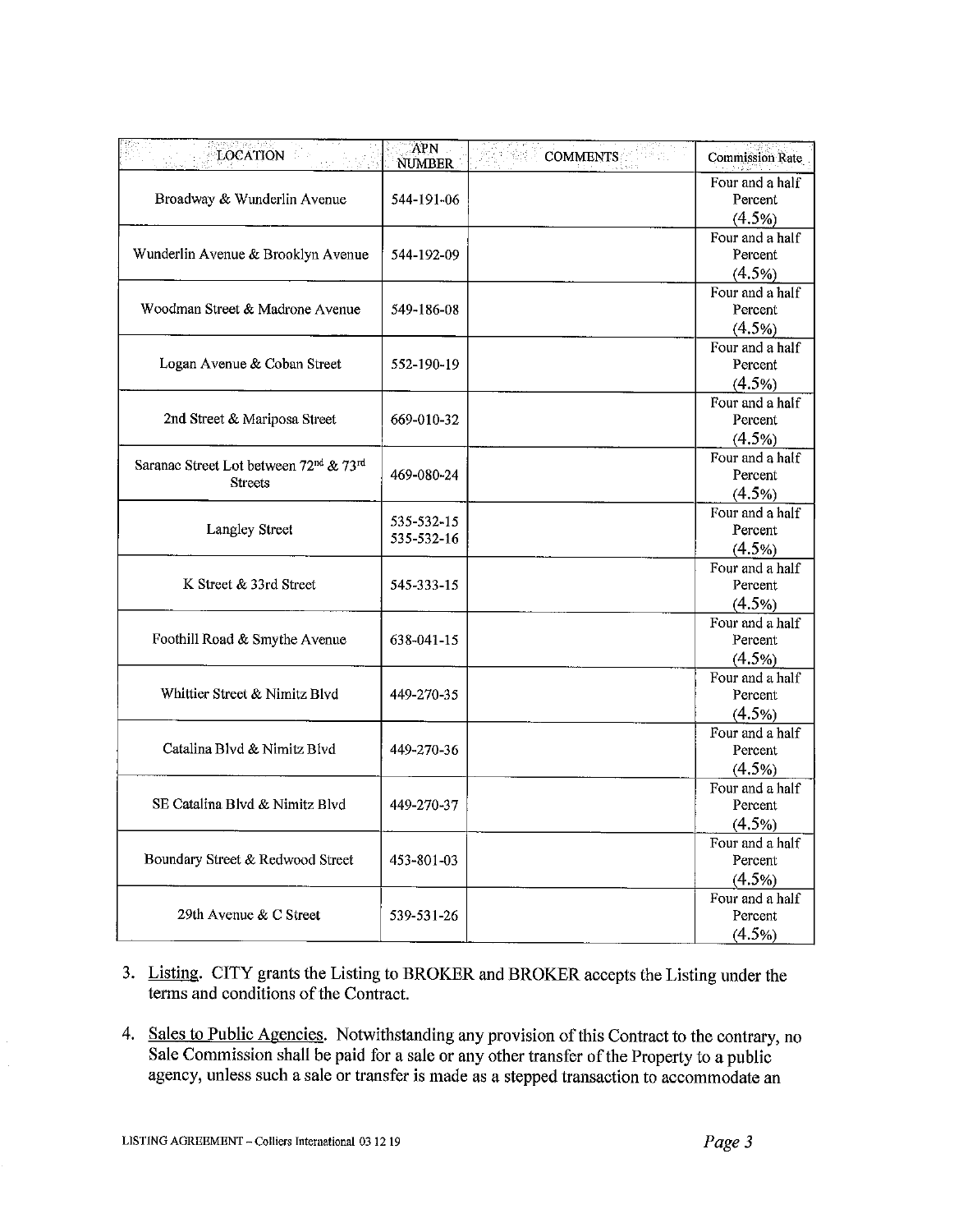ultimate purchaser identified as such at the time of the sale or transfer and who is not a public agency.

- 5. Termination after Initial Six Months. After the initial six (6) months of the Term, and provided BROKER is not then in default of this Contract, this Contract shall continue on a month-to-month basis, not to exceed five (5) years, terminable by either party upon thirty (30) days prior written notice. If at the expiration or termination of this Contract CITY has granted an option or right of first refusal to purchase the Property or any interest in the Property, or an escrow remains open, or negotiations for the sale of Property have commenced and are continuing, then the Term shall be extended for the duration of such pending action for the sole purpose of allowing said pending action to conclude, and for no other purpose whatsoever, without the consent of the CITY, which consent shall be in CITY's sole discretion.
- 6. Brokerage Services. BROKER shall diligently pursue, in accordance with industry standards and the Contract, the procurement of a buyer (or buyers) to purchase the Property. CITY shall cooperate with BROKER in effecting a sale of the Property. CITY shall refer all prospective buyers to BROKER. BROKER shall conduct all negotiations for the sale of the Property only as approved by CITY, shall assist with preparation and finalization of documents necessary for closing escrow, including providing standard forms for seller's mandatory disclosures, if any. BROKER may advertise the Property and may, with CITY's prior written approval, place pertinent signage on the Property.
- 7. Sale Commission. Provided that all other applicable legal requirements are met, for Property listed in Section 2, CITY shall pay a Sale Commission to BROKER if and only if one of the following occurs:
	- a. A sale of the Property is consummated during the Term; or
	- b. CITY enters into a purchase and sale contract for the Property during the Term, and a sale of the Property is ultimately consummated with the buyer identified in such contract; or
	- c. Within one hundred eighty (180) days after the expiration or termination of this Contract, either: (i) a sale of the Property is consummated with a person who was qualified as a prospective buyer during the Term (a "Qualified Person"), such qualification being evidenced by a list of such persons prepared by BROKER and approved in writing by CITY; or (ii) CITY enters into a purchase and sale contract for the Property with a Qualified Person, and a sale of the Property is ultimately consummated with that Qualified Person.
- 8. Sale Commission Payment. The Sale Commission shall be paid through and at the close of an escrow created under a purchase and sale contract as contemplated by this Contract, or if no such escrow is created, within thirty (30) days after recordation of a deed conveying the Property to the buyer.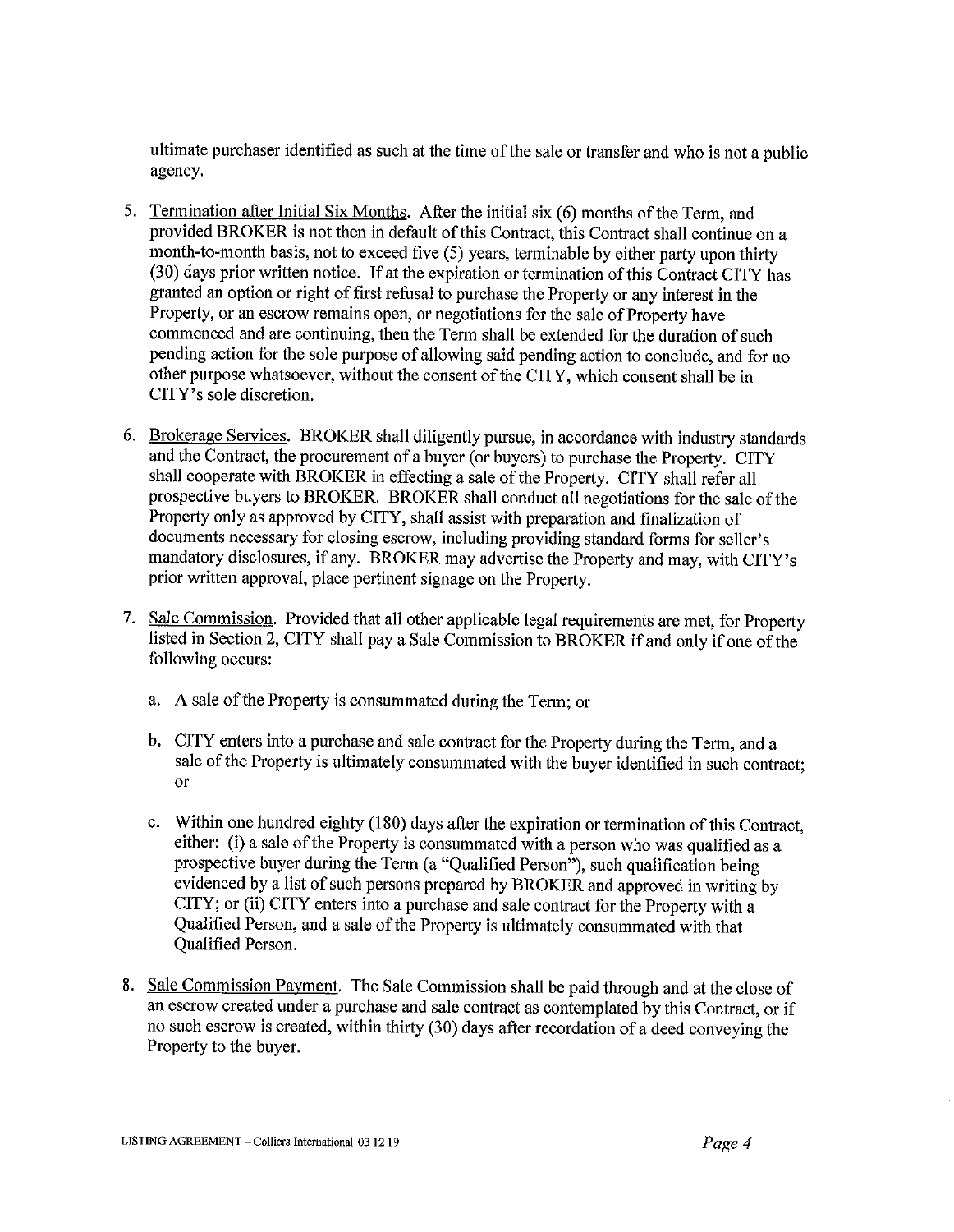- 9. Recovering Damages for Buyer's Default. If a sale of a Property is prevented by the buyer's default of a purchase and sale contract, CITY and BROKER shall each be responsible for recovering their own damages, if any, from the buyer.
- 10. Property to be Sold "AS IS". The Property is being sold "AS IS, WHERE IS" with no representations or warranties of any kind, express or implied.
- 11. City's Representations. CITY represents to BROKER that to the current actual knowledge of CITY's Real Estate Assets Department as of the Effective Date, each of the following is true:
	- a. CITY is the owner of the Property.
	- b. No person has a right to purchase or acquire any interest in the Property pursuant to any contract.
	- c. CITY is not in default of any contract relating to the Property.
	- d. Neither the Property nor CITY is subject to the jurisdiction of any court in any bankruptcy, insolvency, conservatorship or probate proceeding.
	- e. Neither BROKER nor any agent of BROKER has made any promise or representation to or agreement with CITY relating to the sale of the Property and that is not contained in the Contract.
- 12. Deposits. CITY hereby authorizes BROKER to accept any deposit or other payment from a prospective buyer, which BROKER shall deliver to the escrow agent (or to CITY, ifno escrow has been created) by the next business day after receipt thereof.
- 13. Acknowledgements. CITY and BROKER acknowledge and agree with each of the following:
	- a. It is illegal to refuse to present, sell or lease real property to any person because of their race, color, religion, national origin, sex, marital status, age or physical disability.
	- b. Neither BROKER nor any agent of BROKER is qualified or authorized to give legal or tax advice.
	- c. A comprehensive and complex series of local, state and federal laws and regulations have been adopted which impose liability upon owners, lessees and users ofreal property for the use, storage, handling, clean up, removal and disposal of hazardous substances. Hazardous substances are defined very broadly by federal, state and local law as any substance whose nature and/or quantity of existence, use, manufacture, disposal or effect renders it subject to regulation, investigation, remediation or removal as potentially injurious to public health or welfare. The determination of the existence of a hazardous substance or condition is highly technical and beyond BROKER's expertise. CITY is not relying upon any investigation or statement by BROKER with respect to hazardous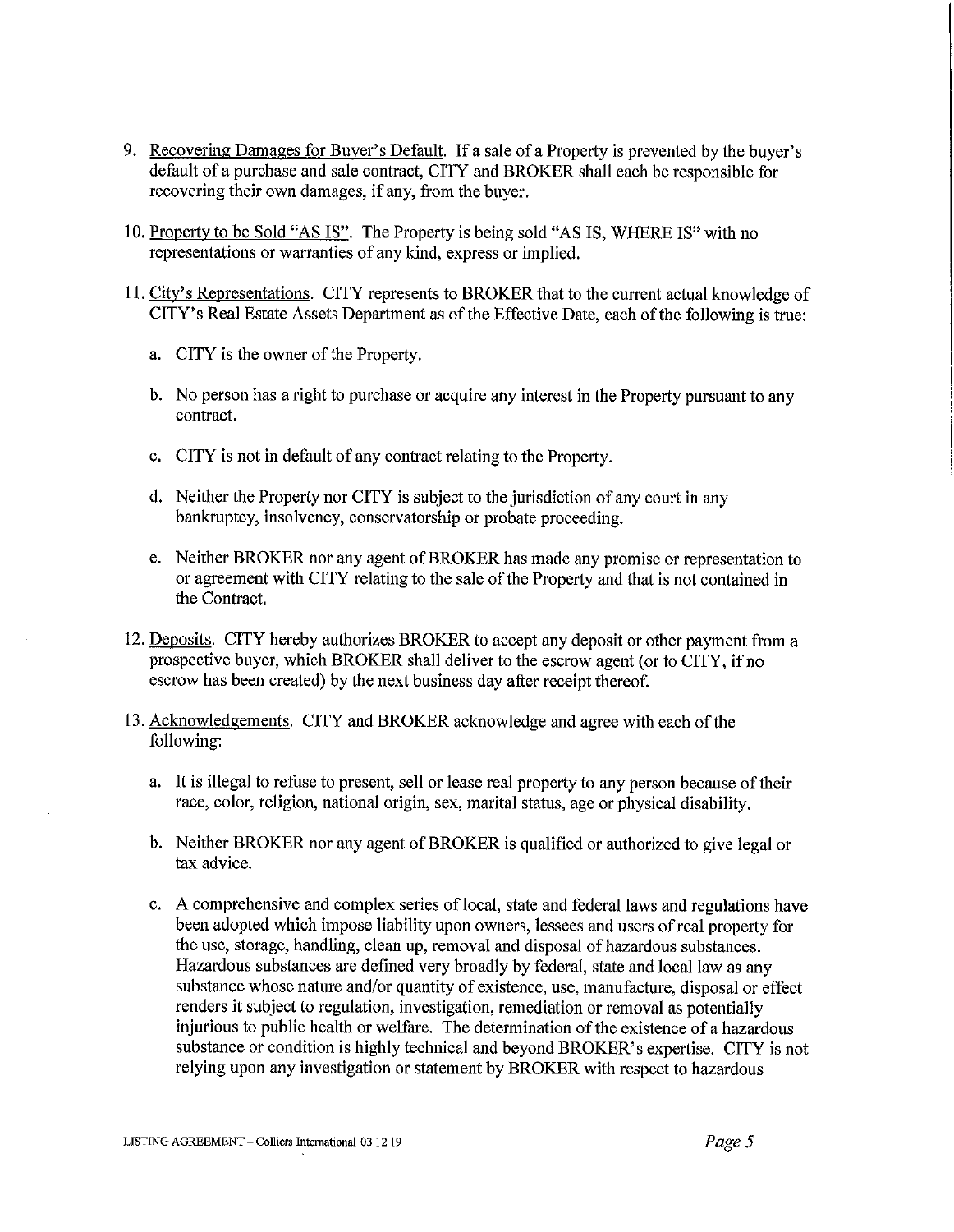substances. For the purposes of this Contract, CITY shall assume all responsibility for the decision to retain or not to retain experts in this field and to perform or not to perform studies on the Property.

- d. The United States Congress has enacted the Americans with Disabilities Act (the "ADA," codified at 42 USC §12101, *et seq.).* Owners and lessees are subject to this law which, among other things, is intended to make business establishments equally accessible to persons with a variety of disabilities. Under the ADA, modifications to real property improvements may be required by owners and lessees. Owners and lessees may delegate between themselves costs and responsibilities for meeting the requirements of the law, but the fact that responsibilities have been allocated does not reduce or negate liability to an individual with a disability who files and wins a lawsuit. A determination of the ADA's applicability to the Property is beyond BROKER's expertise. CITY is not relying upon any investigation or statement by BROKER with respect to the ADA's applicability to the Property.
- e. CITY shall be responsible for determining the financial condition of any prospective buyer of any of the Property, and for determining such buyer's ability to perform the terms of any purchase and sale contract.
- f. The buyer, alone, and neither CITY nor BROKER shall be responsible for seeking or obtaining any license or other permit required for the buyer's use of any of the Property.
- 14. City Council Approval Required. BROKER acknowledges and agrees that the sale of the Property, and the payment of any Sale Commission to BROKER therefore, is expressly conditioned on the San Diego City Council's prior authorization ("Council Authorization"), which may or may not be granted in the City Council's sole discretion. CITY shall not be liable or obligated for any burden or loss, financial or otherwise, incurred by BROKER as a result of the City Council's failure to grant the Council Authorization.
	- a. BROKER's Waiver. BROKER EXPRESSLY WAIVES ANY CLAIM AGAINST CITY AND ITS ELECTED OFFICIALS, OFFICERS, EMPLOYEES, REPRESENTATIVES AND AGENTS FOR ANY BURDEN, EXPENSE OR LOSS THAT BROKER INCURS AS A RESULT OF THE CITY COUNCIL'S FAIL URE TO GRANT THE COUNCIL AUTHORIZATION.
- 15. Mediation. Any dispute or claim by or between CITY and BROKER relating to this Contract which cannot be settled informally shall first be submitted to mediation under the Commercial Mediation Rules of the American Arbitration Association before resorting to litigation. BROKER and CITY shall each pay one half of the cost of such mediation. Notwithstanding the foregoing, nothing in this section shall preclude a party from filing an action in the courts, or taking other legal action necessary to protect that party's legal rights, either prior to or during the mediation process, and such action shall not be considered a waiver or breach of the right and obligation to mediate, provided the party filing the action proceeds with mediation as required herein.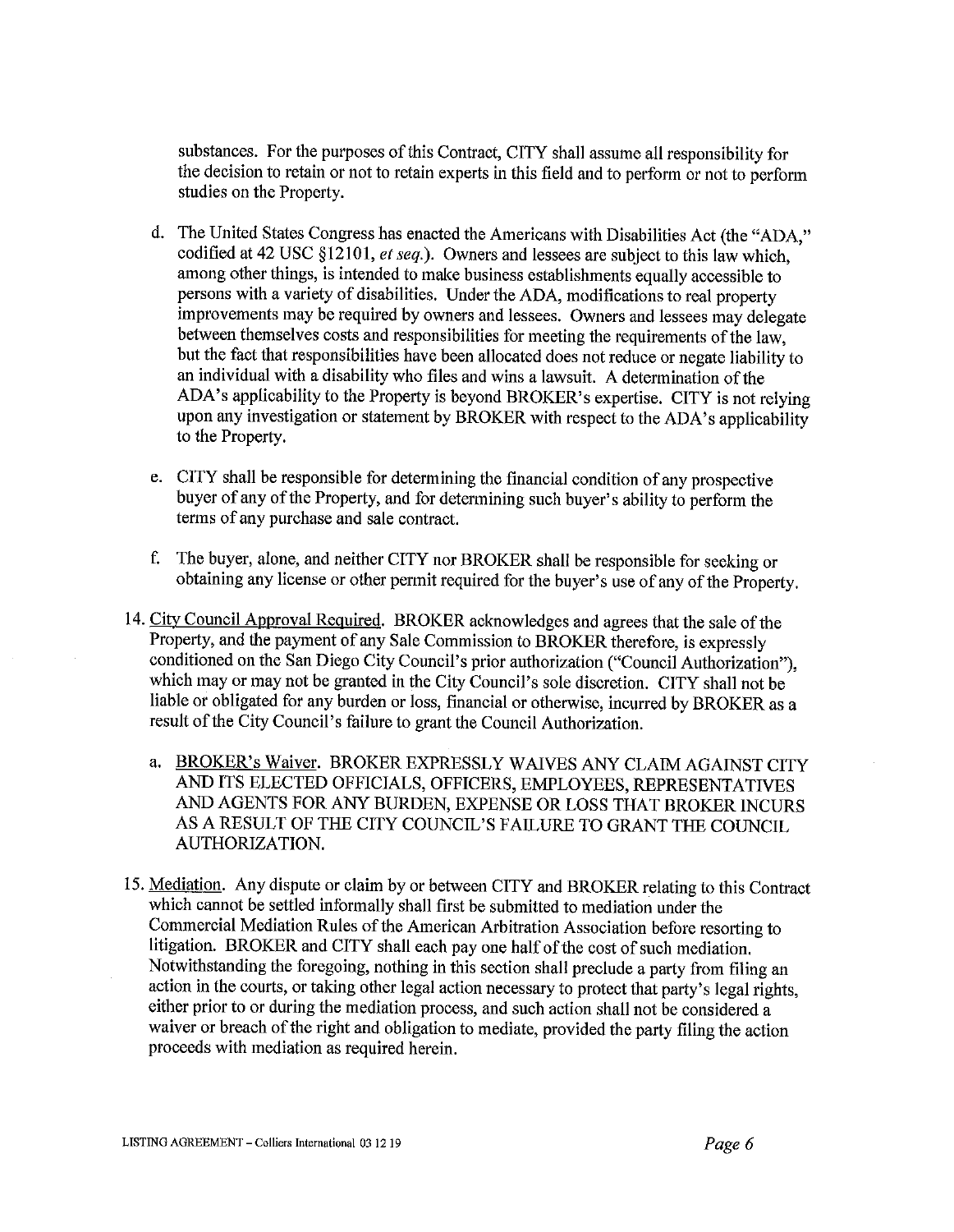- 16. Default. Either party shall be in default of this Contract if it breaches any of its obligations under this Contract and fails to correct the breach within thirty (30) days following written notice thereof from the other party, or if not curable within thirty (30) days, fails to commence to correct the breach within thirty (30) days and diligently pursue the correction to completion. Upon a default, this Contract may be immediately terminated upon written notice to the defaulting party.
- 17. Compliance with Law. When performing its obligations under this Contract, BROKER shall at all times comply with all applicable laws, rules regulations and directives of competent governmental authorities, at BROKER's sole cost and expense.
- 18. CITY's Consent. Approval. CITY's consent or approval under this Contract shall mean the written consent or approval of the Mayor of San Diego, or his or her designee ("Mayor"), unless otherwise stated or required by law or Council Policy of the City Council. CITY's discretionary acts hereunder shall be made in the Mayor's discretion, unless otherwise stated or required by law or Council Policy of the City Council.
- 19. California Public Records Act. CITY shall determine in its sole discretion, whether information provided to CITY by LESSEE pursuant to this Contract is or is not a public record subject to disclosure under the California Public Records Act (CPRA). BROKER shall hold CITY, its elected officials, officers and employees harmless for CITY's disclosures of any such information in response to a request for information under the CPRA.
- 20. Notices. Any notice required or permitted to be given under this Contract shall be in writing .and may be served personally or sent via the United States Postal Service, postage prepaid with return receipt requested, or via a generally recognized overnight courier. Notices shall be delivered to the addresses set forth below:

*City:* 

THE CITY OF SAN DIEGO Attention: Director, Real Estate Assets Department 1200 Third Avenue, Suite 1700 (MS 51A) San Diego, California 92101

*Broker:* 

Colliers International 4350 La Jolla Village Drive, Suite 500 San Diego, California 92122 Phone Number: (858) 677-5314

- 21. Captions. The section headings and captions for various sections shall not be held to define, limit, augment or describe the scope, content or intent of any or all parts of this Contract.
- 22. Partial Invalidity. If any term, covenant, condition or provision of this Contract is found invalid, void or unenforceable by a court of competent jurisdiction, the remaining provisions shall remain in full force and effect.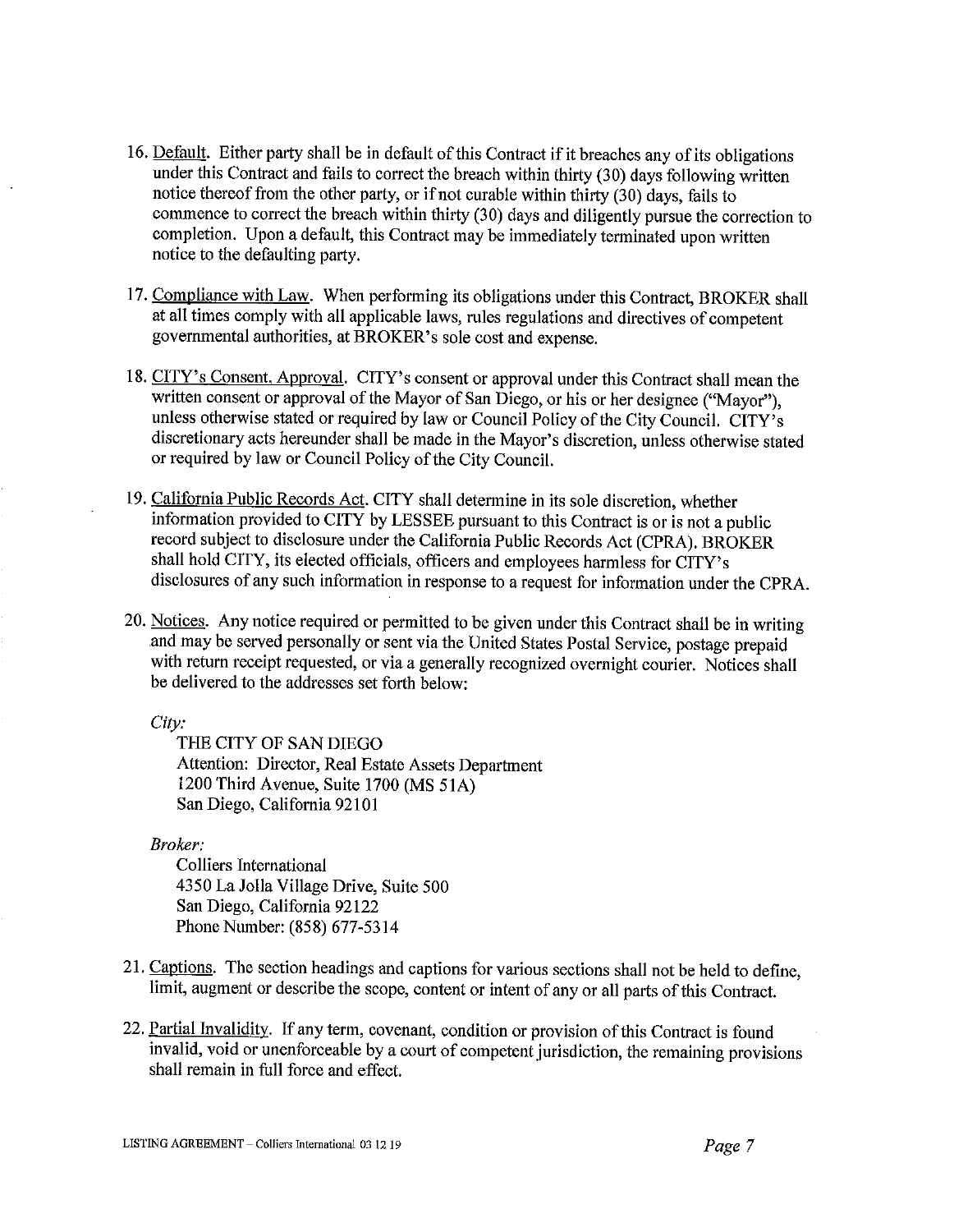- 23. Survival. Any obligation which accrues under this Contract prior to its expiration or termination shall survive such expiration or termination.
- 24. Governing Law. This Agreement shall be governed, construed and enforced in accordance with the laws of the State of California.
- 25. Counterparts. This Agreement may be executed in any number of counterparts, each of which when executed shall be deemed an original, but all of which together shall constitute one and the same instrument.
- 26. No Affiliation. Nothing contained in this Contract shall be deemed or construed to create a partnership, joint venture or other affiliation between CITY and BROKER or between CITY and any other entity or party, or cause CITY to be responsible in any way for the debts or obligations of BROKER or any other party or entity.
- 27. Binding on Successors. This Contract shall be binding upon and inure to the benefit of the parties hereto and their respective successors and assigns.
- 28. Entire Understanding. The Contract constitutes the entire agreement between the parties and supersedes any and all prior understandings, representations, warranties and agreements between them pertaining to the Contract. Any modification, alteration or amendment of this Contract shall be in writing and signed by all the parties hereto. Each party represents and warrants that this Contract is binding upon such party in accordance with its terms.

*[The remainder of this page is intentionally left blank.]*